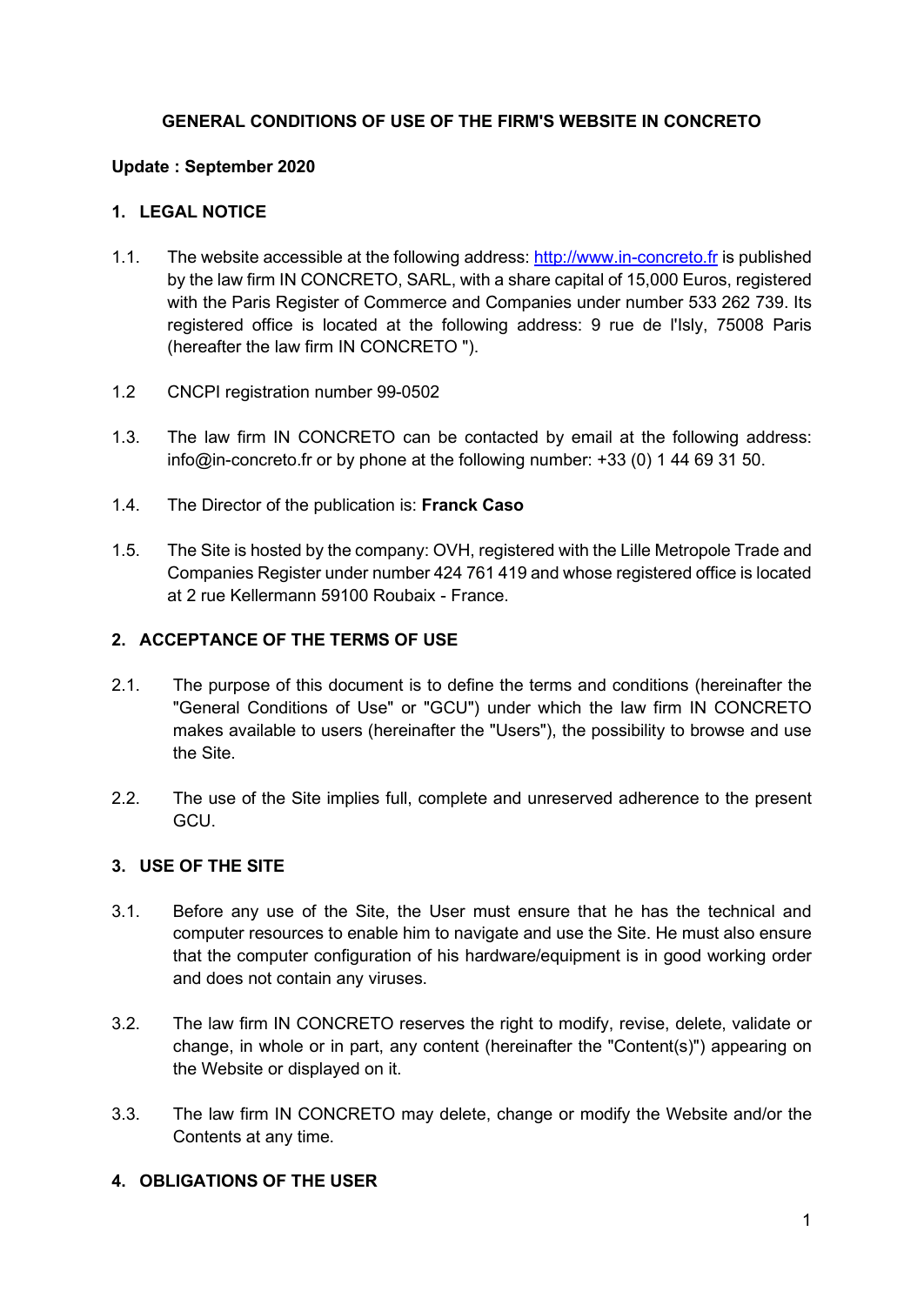- 4.1. By using the Site, Users agree:
	- to refrain from using the Site illegally, for any illegal purpose or in a manner inconsistent with these GCU :
	- not to use the Site for the publication of offensive, defamatory, harassing, libellous, defamatory, obscene, pornographic or threatening statements, and/or statements that invade the privacy of others ;
	- not to sell, copy, reproduce, rent, lease, loan, distribute, transfer or grant sub-licences on all or part of the elements, information and Content appearing on the Site and/or allow any third party to use or have access to the Site for any purpose whatsoever or to decompile, reverse engineer, disassemble, modify, display in a form readable by the User, attempt to discover any source code or use any software activating or comprising all or part of the Site ;
	- to respect other users ;
	- not to collect and store personal data relating to other Users for any purpose;
	- not to disseminate content that could constitute incitement to commit crimes or offences; incitement to discrimination, racial hatred, and more generally that could be contrary to the laws and regulations in force, to these rules of use and to good morals and public order ;
	- not to disseminate information of an ideological, religious, political or ethnic claim nature ;
	- not to disseminate content likely to endanger minors, in particular the dissemination of violent or pornographic messages. ;
	- not to attempt to mislead other Users by usurping other people's names or pseudonyms ;
	- not to post, email or otherwise transmit any material that infringes any patent, trademark, trade secret, intellectual property right or other proprietary rights of others ;
	- not to post, email or otherwise transmit any unsolicited or unauthorised advertising or promotional material (including but not limited to "spam" or any other form of solicitation) ;
	- not to use the Site for abusive purposes by deliberately introducing viruses or any other malicious program and not to attempt to access the Site in an unauthorised manner ;
	- not to denigrate the Website and/or the law firm IN CONCRETO and/or other Users on social networks or any other means of communication. ;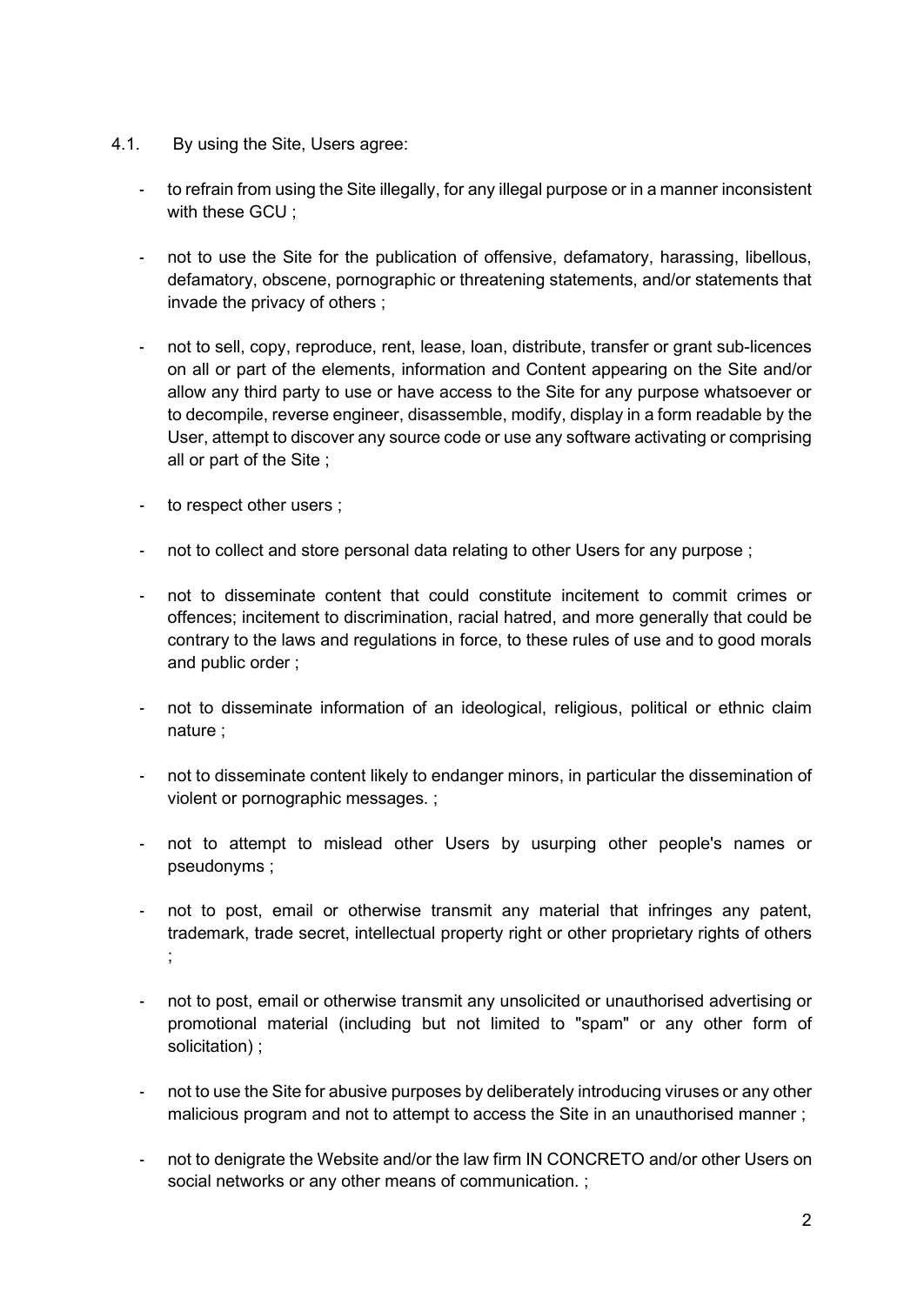4.2. If, for any reason whatsoever, the law firm IN CONCRETO considers that Users do not comply with these GCU, it may at any time, and at its sole discretion, remove their access to the Website and take all measures including any legal action against them.

### **5. ACCURACY AND COMPLETENESS OF INFORMATION.**

- 5.1. Each User undertakes to ensure that all the information, in particular that concerning him/her, which he/she provides is adequate, accurate, up-to-date and complete.
- 5.2. The User acknowledges that the law firm IN CONCRETO does not have the material means to verify the truthfulness of all the information on the Website. The law firm IN CONCRETO cannot therefore be held responsible in case of identity theft, or if the information mentioned is false or misleading.
- 5.3. The law firm IN CONCRETO does not guarantee the timeliness, legality, probity or quality of the information transmitted by the Users.

### **6. INTELLECTUAL PROPERTY**

- 6.1. By accessing the Site, Users expressly acknowledge that the Site and the Content made available to Users, in particular, images, photographs, design, graphics, drawings, models, layouts, logos, trademarks, texts... are the exclusive property of the law firm IN CONCRETO and are protected by the French intellectual property code and by the applicable international treaties and agreements relating to the protection of intellectual property rights. As such, they may not be reproduced without the express authorisation of IN CONCRETO, under penalty of civil and criminal prosecution.
- 6.2. The law firm IN CONCRETO is the sole owner of all rights, titles and interests relating to the Website and the Contents, including all intellectual property rights including, in particular, all rights relating to copyrights, design and model rights, trademarks, trade names, company names, domain names, technology, savoir-faire, processes, formulas, source codes and executable codes, data and similar rights, including information relating to any application, registration or renewal thereof which may be protected by the laws, regulations or rules on intellectual property of any country.
- 6.3. The law firm IN CONCRETO grants a non-exclusive license to Users in order to use the Website and the Contents within the strict framework of these GCU.
- 6.4. Any reproduction, representation, adaptation, exploitation, distribution, broadcasting, commercial use, translation, arrangement, transformation or any creation of derivative or composite works of all or part of the works and/or any other Content appearing on the Site on any medium whatsoever and by any process whatsoever, whether current or future, is expressly prohibited. These actions are likely to constitute acts of counterfeiting punishable under criminal and civil law, engaging the responsibility of their author.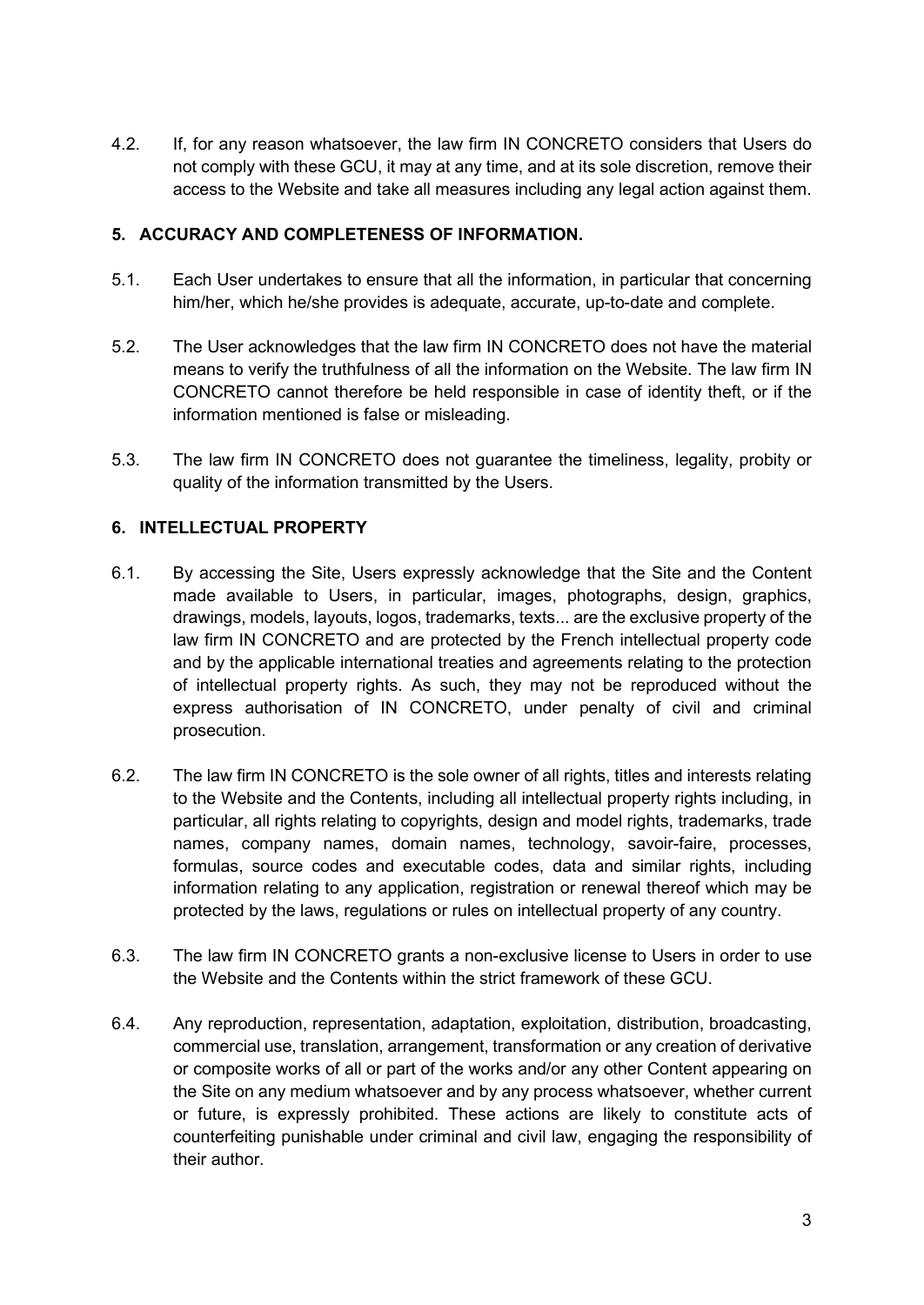6.5. The systematic and repeated extraction of information and Content appearing on the Site is strictly prohibited and is punishable under intellectual property law and the sui generis right of databases. Any illicit extraction may result in the civil and criminal liability of its author.

# **7. RESPONSABILITY**

- 7.1. The law firm IN CONCRETO declines all responsibility for any damage resulting from fraudulent intrusion by a third party, outside of its control, which has led to a modification or alteration of the information/Content appearing on the Website or which has harmed any User of this Website; and more generally for any damage, whatever the causes, origins, nature or consequences, caused by the access of any person to the Website or the impossibility of accessing it, outside of its control.
- 7.2. The law firm IN CONCRETO cannot be held responsible for any problems or technical failures related to telephone networks, online computer systems, servers, Internet providers, computer equipment and/or software of the Users.

# **8. LINKS**

- 8.1. The hypertext links established on the Website to other websites or other sources or Internet content (hereinafter the "External Sources") do not engage the responsibility of the law firm IN CONCRETO
- 8.2. Insofar as the law firm IN CONCRETO cannot control these External Sources, the User acknowledges that the law firm IN CONCRETO cannot be held responsible for the availability of these External Sources, and cannot be held responsible for the contents, advertising, products, services or any other material available on or from these External Sources.

### **9. INFORMATION RELATING TO REGISTERED TRADEMARKS**

9.1. "IN CONCRETO", and all other trademarks and logos of The law firm IN CONCRETO are trademarks protected by French intellectual property law (hereinafter collectively referred to as the "Trademarks"). Except with the express written permission of the law firm IN CONCRETO, the User agrees not to use or distribute in any manner whatsoever the Trademarks.

### **10. PROTECTION OF PERSONAL DATA**

10.1. The provisions relating to the protection of personal data are set out in the Privacy Policy, which can be accessed at the following link : https://www.in-concreto.fr/pdf/en/Privacy\_Policy.pdf

### **11. APPLICABLE LAW AND JURISDICTION**